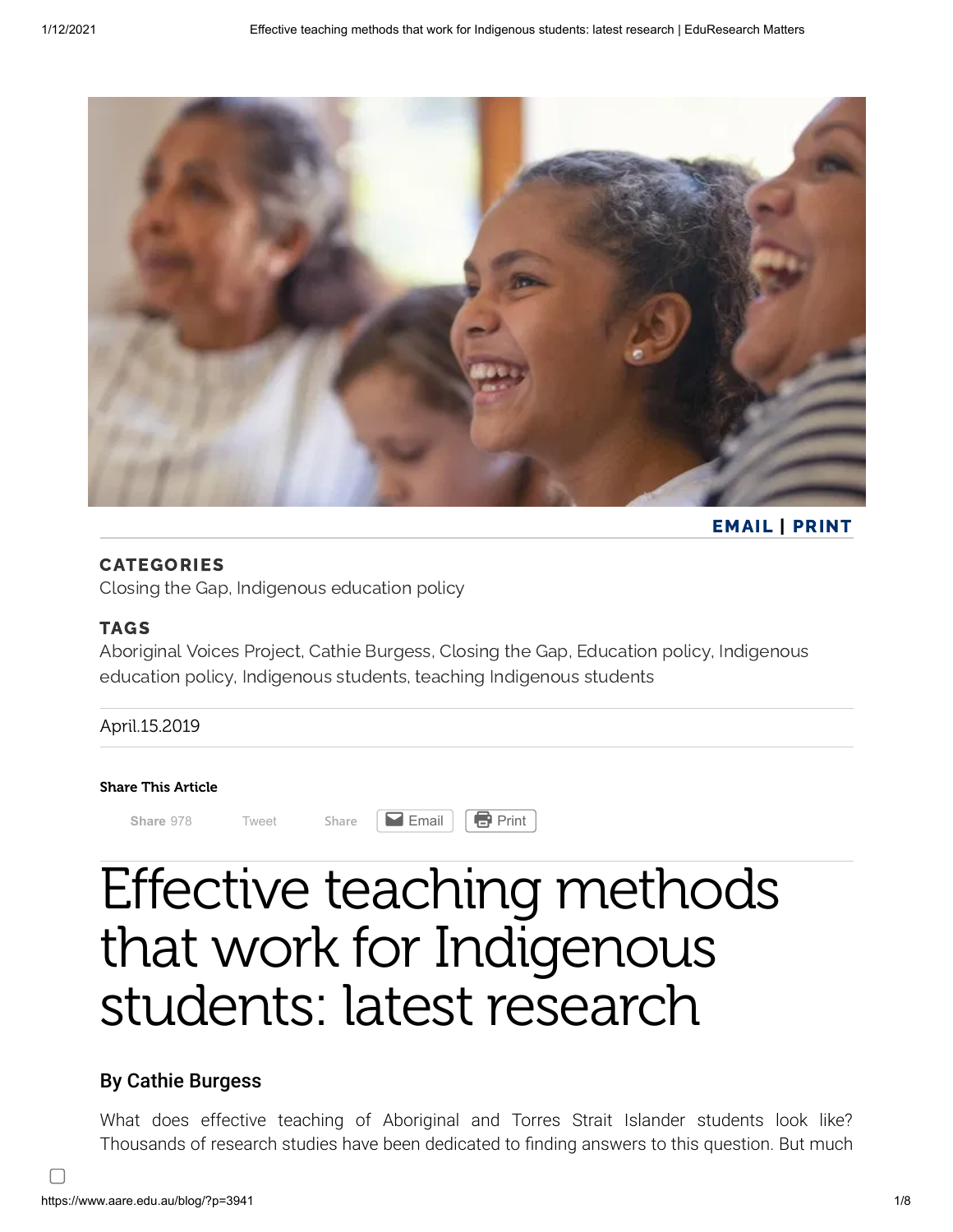of what we think we know, or hear, about Indigenous education remains mired in myths and legends.

Governments have been surprisingly frank about the failure of their [Closing The Gap](https://closingthegap.pmc.gov.au/) policies to deliver better health, education and employment outcomes for Aboriginal and Torres Strait Islander people. The search for better ways continues.

My colleagues and I are particularly interested in looking for what works in Aboriginal education, and most importantly, how do we know what works?

As part of the larger ['Aboriginal Voices' project](https://www.researchgate.net/project/Aboriginal-voices-Educational-insights-for-transformative-change) we decided to analyse research studies on Aboriginal education from 2006-2017. We carried out several systematic literature reviews following [rigorous and replicable protocols](https://www.researchgate.net/publication/331500096_) across a range of key issues.

The review I want to tell you about is one that looked for evidence of pedagogies that engage, support and improve the educational outcomes of Indigenous students.

This review sorted through approximately 2000 research studies and, after applying the systematic review inclusion/exclusion protocols, analysed the remaining 53 research studies.

So, what did we find?

### **Most studies are localised small-scale qualitative case studies focused on engagement**

Most research studies were localised small-scale qualitative case studies producing evidence of successful programs that engaged and/or supported Indigenous students in the classroom and in many cases, these were the aims of the program. The assumption appears to be that if Indigenous students are engaged in their learning then their educational outcomes will improve but without empirical evidence to support this, this can only be considered as conjecture.

#### **Wholesale literacy and numeracy programs where Indigenous students are a subset**

Eighteen research studies identified pedagogical approaches for specific skills such as literacy and numeracy revealing mixed results in terms of success. In many of these studies, Indigenous students were a subset of a larger group usually connected by socio-economic status (SES), achievement levels and location. Any successes reported in these programs occurred for all students and therefore did not shed light on any specific pedagogical approaches that improved Indigenous student outcomes.

Not surprisingly research studies that focus on practical skill improvements like literacy and numeracy tend to receive large-scale funding as results are more readily quantifiable and reportable in terms of government policy priorities. Moreover, programmatic approaches to literacy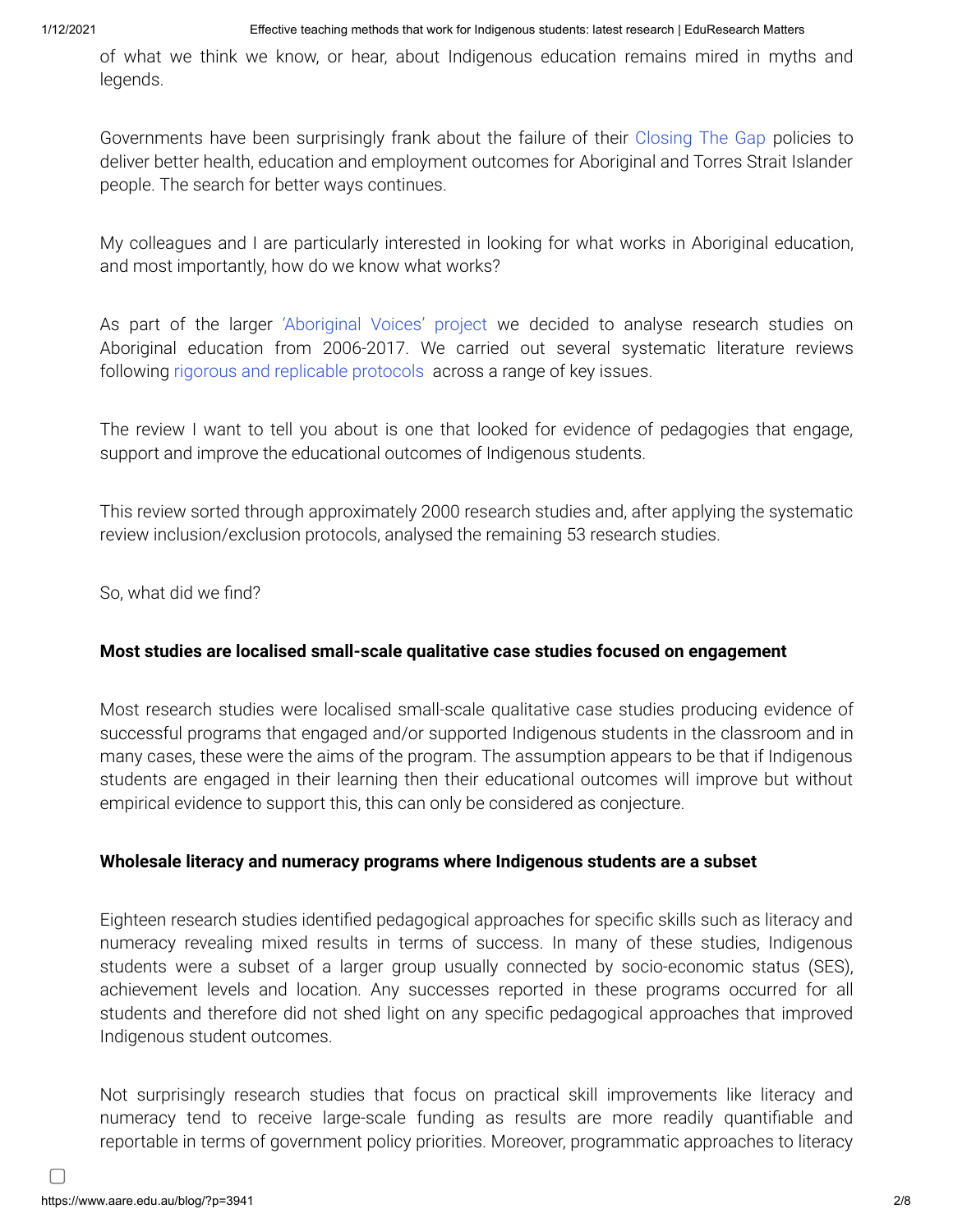and numeracy appear to have become the default approach for Aboriginal student learning in preparation for vocational pathways.

#### **Specific pedagogies identified as effective**

Yes we did find 21 studies of pedagogies identified as effective in improving Aboriginal student engagement, support and /or educational outcomes.

Most described effective, innovative pedagogies such as

- ['Pedagogies of wonder'.](https://core.ac.uk/download/pdf/46935928.pdf) This involves adults listening to the wonder of the children about their own history, culture and context and trusting children to research this rich resource.
- [Generative pedagogies](https://www.researchgate.net/publication/254335049_Poetry_and_prose_as_pedagogical_tools_for_addressing_difficult_knowledges_Translocational_positionality_and_issues_of_collective_political_agency) Here, culturally safe spaces were created for Indigenous girls to engage with their everyday experiences of oppression, through writing.
- [Place-based pedagogies](https://openresearch-repository.anu.edu.au/handle/1885/13422) (also [here](https://www.nintione.com.au/?p=5526)) that take students out of the classroom and onto 'country' and involve Rangers, teachers and community members in a collaborative approach to teaching and learning were successful in engaging students .
- [pedagogies prioritising local Aboriginal voices](https://www.cambridge.org/core/journals/australian-journal-of-indigenous-education/article/learning-versus-education-rethinking-learning-in-anangu-schools/E2DF0EC55EF561F99DEE57CCFC7EC126) that involve listening to voices in the community and understanding the values and cultural elements that inform students in their engagement with a formal education context.

These teaching methods engaged and supported Aboriginal students rather than 'improved educational outcomes' and while it could be argued that culturally responsive approaches such as these create conditions for improving educational outcomes, there was no empirical evidence to make this causal connection.

The seminal extensive research project *Systemic Implications of Pedagogy and Achievement in* NSW public schools (SIPA) [provides an exception. While Aboriginal students were a subset of a](https://s3.amazonaws.com/academia.edu.documents/3623458/amo07284.pdf?AWSAccessKeyId=AKIAIWOWYYGZ2Y53UL3A&Expires=1554342311&Signature=LEk7dCkbOosFOnx1Rk3NhBb%2Fo9E%3D&response-content-disposition=inline%3B%20filename%3DEquity_effects_of_Quality_Teaching_Closi.pdf) larger group, researchers focussed on results for specific groups, coding and measuring student assessment tasks utilising the [NSW Quality Teaching Framework](https://theelements.schools.nsw.gov.au/introduction-to-the-elements/policy-reforms-and-focus-areas/quality-teaching-framework.html) [QTF].

In terms of outcomes, researchers provided solid evidence that high quality assessment tasks not only improved all students results but [contributed to closing the gap](https://www.academia.edu/655855/Equity_effects_of_Quality_Teaching_Closing_the_gap) between Aboriginal and non-Aboriginal students. While not identifying *specific pedagogies* to improve educational outcomes, they noted *pedagogical approaches* that contributed to poor outcomes particularly for Aboriginal and low SES students such as 'defensive teaching', low expectations and a focus on behaviour management rather than effective teaching and learning of curriculum content.

### **Contributing factors to effective teaching**

Many of the studies [43] discussed pedagogies in relation to other contributing factors to effective teaching such as student engagement, teacher professional learning and curriculum.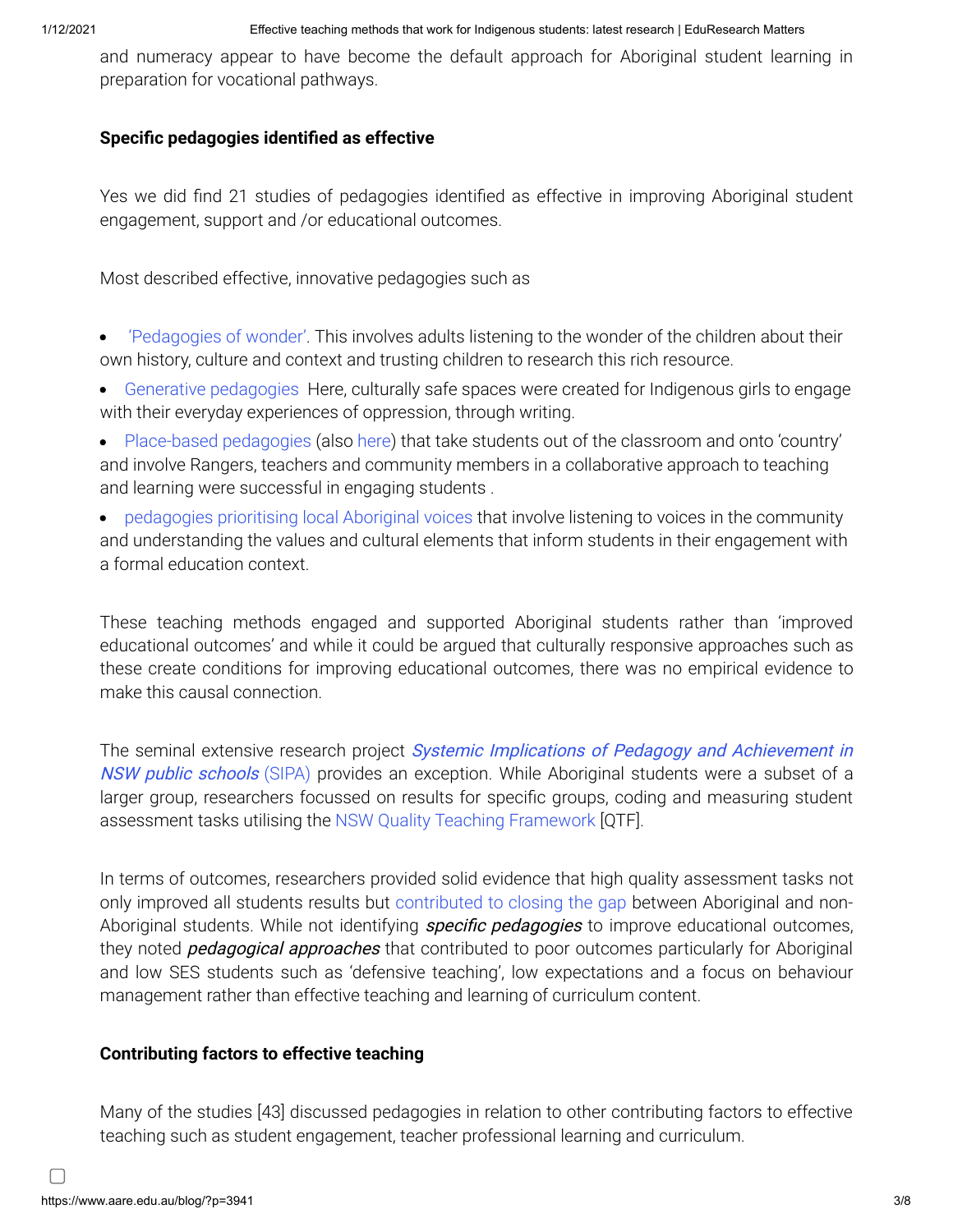Engagement strategies identified the importance of:

- individually paced learning,
- culturally safe learning environments,
- providing transport, food and community-based staff working in the school,
- opportunities for Aboriginal student voices,
- local community involvement in the school,
- teacher understanding about their students 'out-of-school' lives, and
- school as a place of belonging and relevance.

Teacher professional learning included the need for:

- increased teacher confidence and efficacy through actively learning about local Aboriginal culture, history and the impact of colonization,
- a shift from behaviour management to subject knowledge,
- time and resources to adequately reflect on and improve their practice, and
- ongoing engagement with Aboriginal parents and communities.

Students and parents highlighted the importance of:

- culture,
- positive relationships,
- needing to learn about the literacy demands of schools and how to code-switch between home and school,
- support for student behavior,
- schools and teachers rejecting deficit views of Aboriginal people, and
- affirming Aboriginal student's cultural identity.

### **Knowing the community is critical**

While only 14 research studies focussed on context, most studies referred to this as an important consideration especially in remote and very remote schools. This suggests that the issues for students and the challenges for teachers are largely context dependent and so critical and nuanced understandings of each particular community are crucial. It also points to the invisibility of urban-based students and communities. If a study was conducted in an urban area, the location was not mentioned or considered a factor in the study. Given that urban Indigenous populations are increasing exponentially, this highlights a concerning gap in the research design and priorities.

## **Deficit thinking**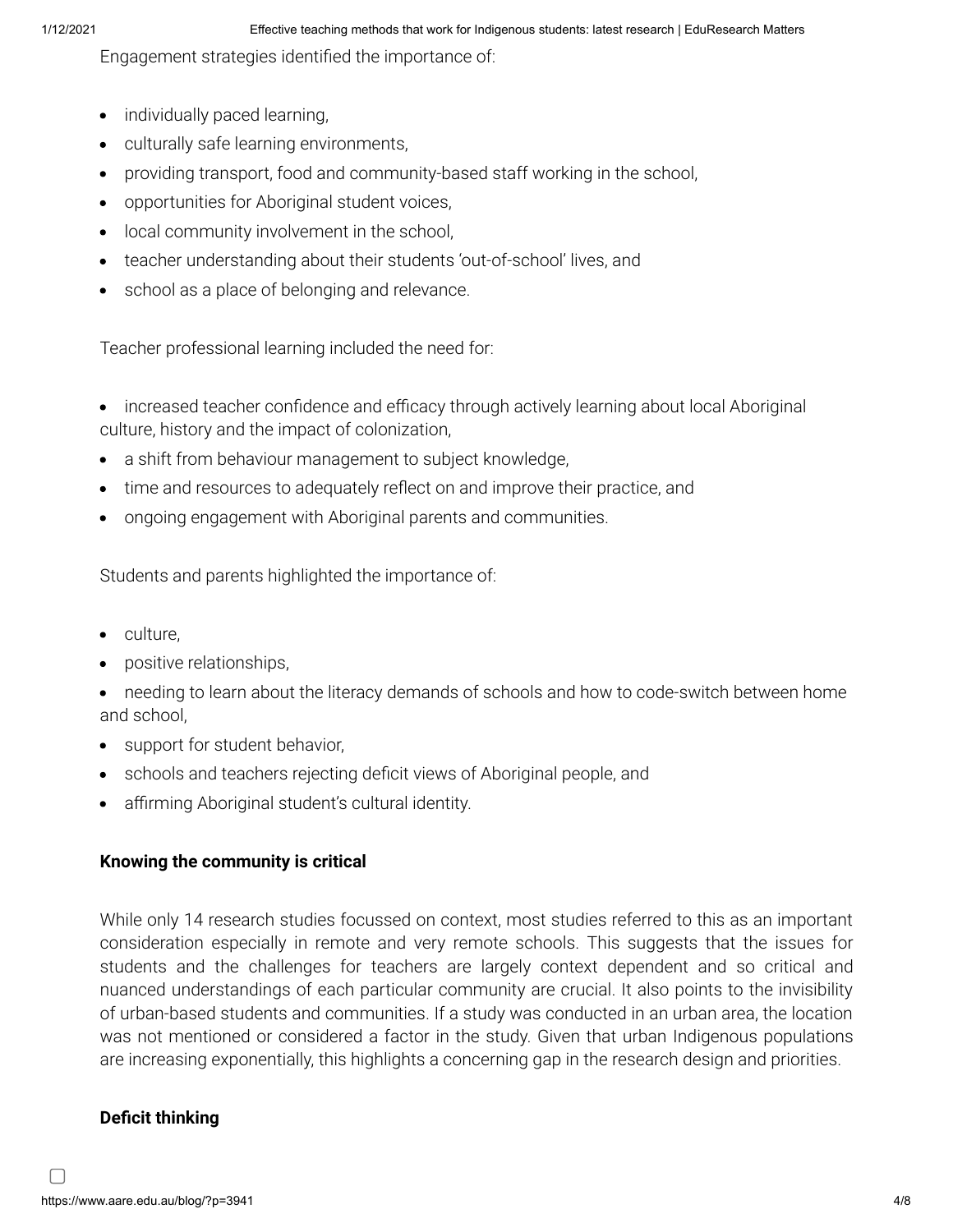Concern about school and teacher deficit thinking about Aboriginal peoples and cultures that also appear to permeate policy and practice, was evident in a number of studies, some of which contextualized this within ongoing issues of race and racism. Some studies also critically analysed the construction, problematisation and reproduction of knowledge noting that Aboriginal aspirations were not often included in definitions of what success might look like for these students and their communities, or how it might be measured.

#### **The challenges are many and the answers complex**

Consequently, while these research studies contribute to the conversation about 'what works' for Indigenous students, there certainly needs to be an evidence-based systematic approach to developing pedagogical approaches to improve Aboriginal student outcomes. In saying this, the combination of diverse Aboriginal contexts each of which are embedded in local place and knowledges, and the complexity of 'measuring' pedagogies given the multitude of complex, layered and nuanced variables that impact on the teaching/learning process, makes this an extremely challenging task.

#### **Need for a national vision**

What we found throughout this review and the other systematic reviews conducted in this project, is what is missing or under-researched more than what was discovered or proven. It is clear to us that a national vision is needed. This vision needs to decolonize the parochial targets, outcomes and obsession with 'measurement' that currently restrains Indigenous and non-Indigenous teachers and policy makers working together on the holistic project of improving Aboriginal student outcomes.

The Aboriginal Voices project will continue this work by developing culturally responsive approaches to schooling informed by local Aboriginal students and their families, who continually foreground the significance of Country, culture, language and identity to their success, emphasising the importance of success as 'Aboriginal'.

Dr Cathie Burgess is a Senior Lecturer at the University of Sydney currently teaching and coordinating Aboriginal Studies curriculum courses, Aboriginal Community Engagement and the Master of Education: Leadership in Aboriginal Education. She has extensive teaching and leadership experience in secondary schools with expertise in Aboriginal Studies, Aboriginal education, and implementing innovative literacy strategies. Cathie's research involves community-led initiatives positioning Aboriginal cultural educators as experts through projects such as **Learning from Country in the City, Aboriginal Voices: Insights into Aboriginal Education, Community-Led Research, The Smith Family's Learning for Life program** and the **Redfern Aboriginal Family Cultural Program.**

#### **Image by courtneyk**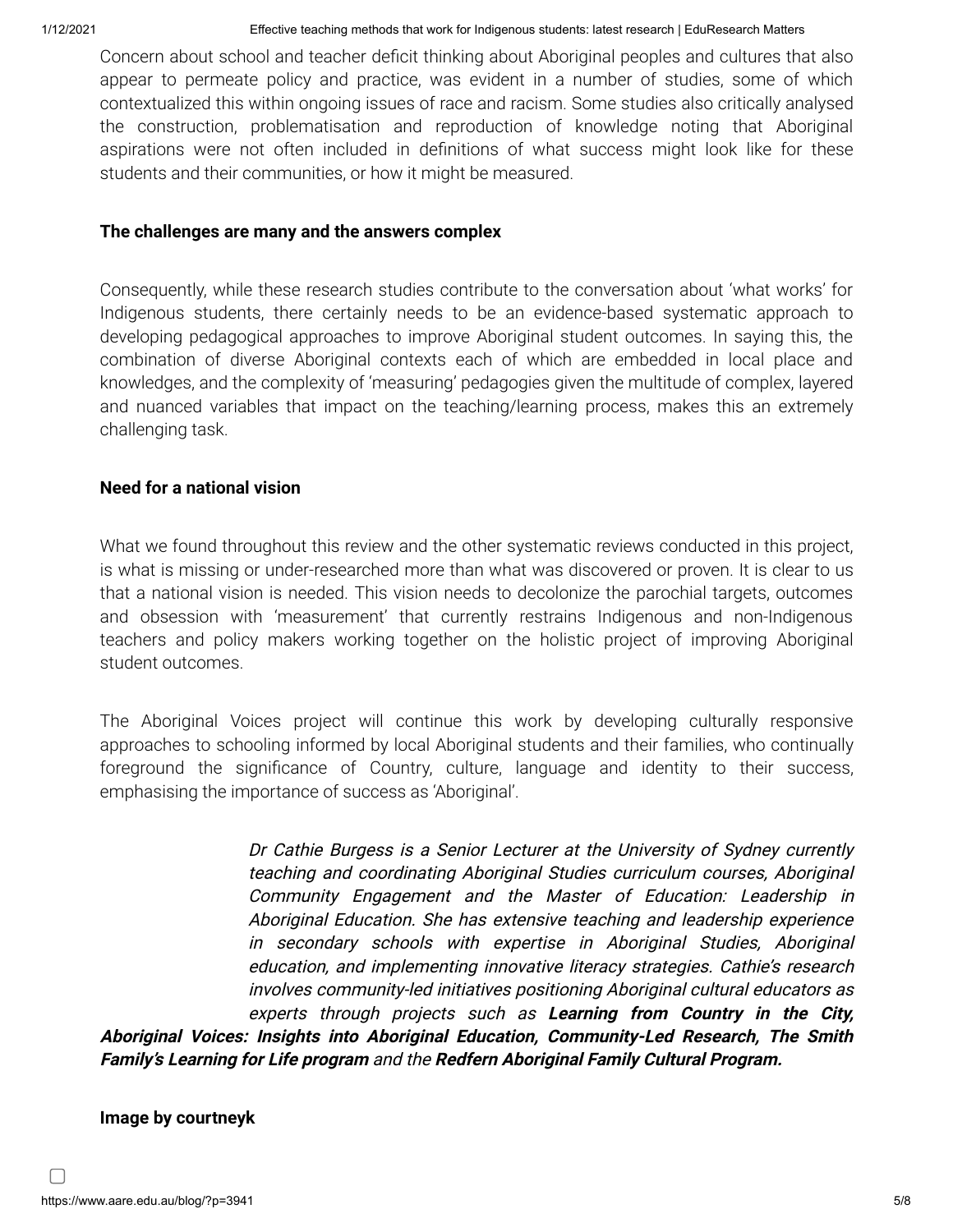

Republish this article for free, online or in print, under Creative Commons licence.



# Related Posts